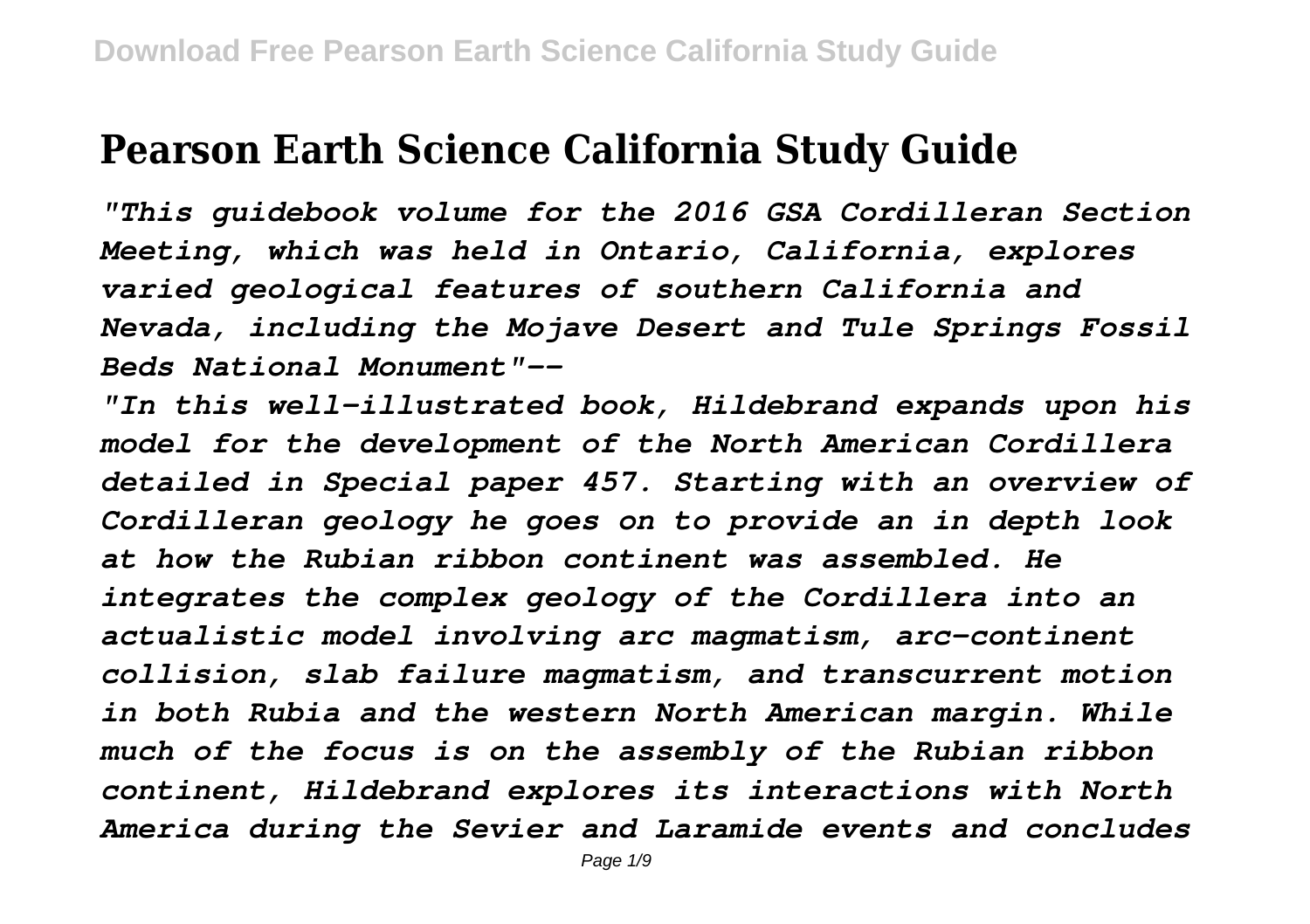*that North America was the lower plate in both"--Provided by publisher.*

*U.S. Geological Survey Circular*

*Field Excursions in Southern California*

*New Publications of the U.S. Geological Survey*

*Grants and Awards for the Fiscal Year Ended ...*

*From Saline to Freshwater*

*Lists citations with abstracts for aerospace related reports obtained from world wide sources and announces documents that have recently been entered into the NASA Scientific and Technical Information Database. Dr. Andres Alcolea is employed by Geo-Energie Suisse AG and is the funder and CEO of HydroGeoModels. All other Topic Editors declare no competing interests with regards to the Research Topic subject Oil in the Sea III Processes on the Early Earth Earth Science in the Urban Ocean A Vision for NSF Earth Sciences 2020-2030*

*The Southern California Continental Borderland*

The Earth system functions and connects in unexpected ways - from the microscopic intera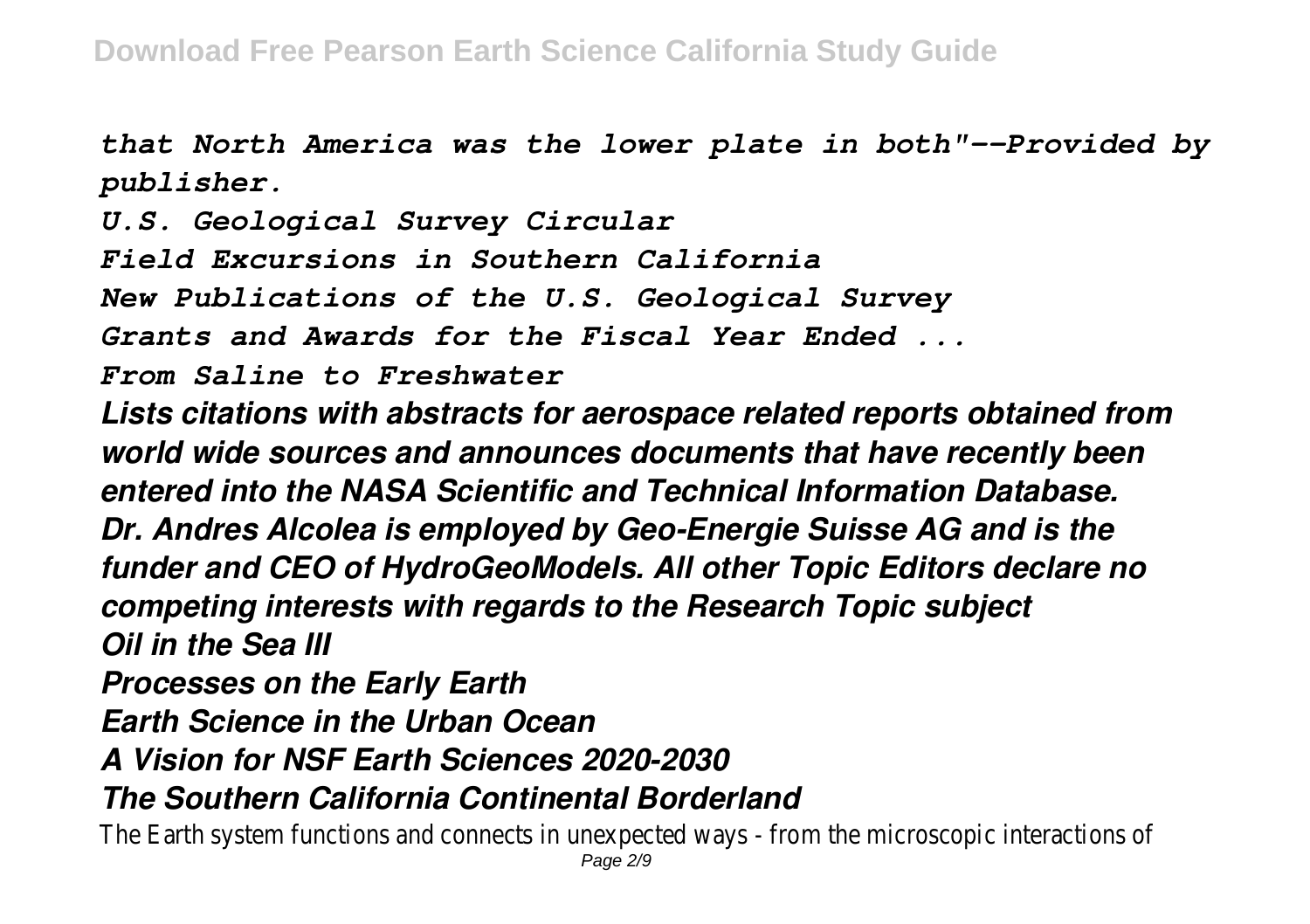bacteria and rocks to the macro-scale processes that build and erode mountains and regulation climate. Efforts to study Earth's intertwined processes are made even more pertinent and urgent the need to understand how the Earth can continue to sustain both civilization and the plan biodiversity. A Vision for NSF Earth Sciences 2020-2030: Earth in Time provides recommenda to help the National Science Foundation plan and support the next decade of Earth science re focusing on research priorities, infrastructure and facilities, and partnerships. This report pre compelling and vibrant vision of the future of Earth science research

Provides many approaches to help students learn science: direct instruction from the teacher textbooks and supplementary materials for reading, and laboratory investigations and experiments to perform. It also provides for the regular teaching and practice of reading and vocabulary skill students need to use a science textbook successfully.

U.S. Geological Survey Professional Pape

Mesozoic Assembly of the North American Cordiller

Proterozoic Geology

Monthly Catalog of United States Government Publication

A Framework for Educators

Environmental research has driven landmark improvements that led to the protection of human and ecosystem health. Recognizing the value of knowledge generated by environmental research and the ingenuity within academic and nonprofit institutions, the US Environmental Protection Agency (EPA) created a program known as Science to Achieve Results, or STAR, in 1995. STAR is EPA's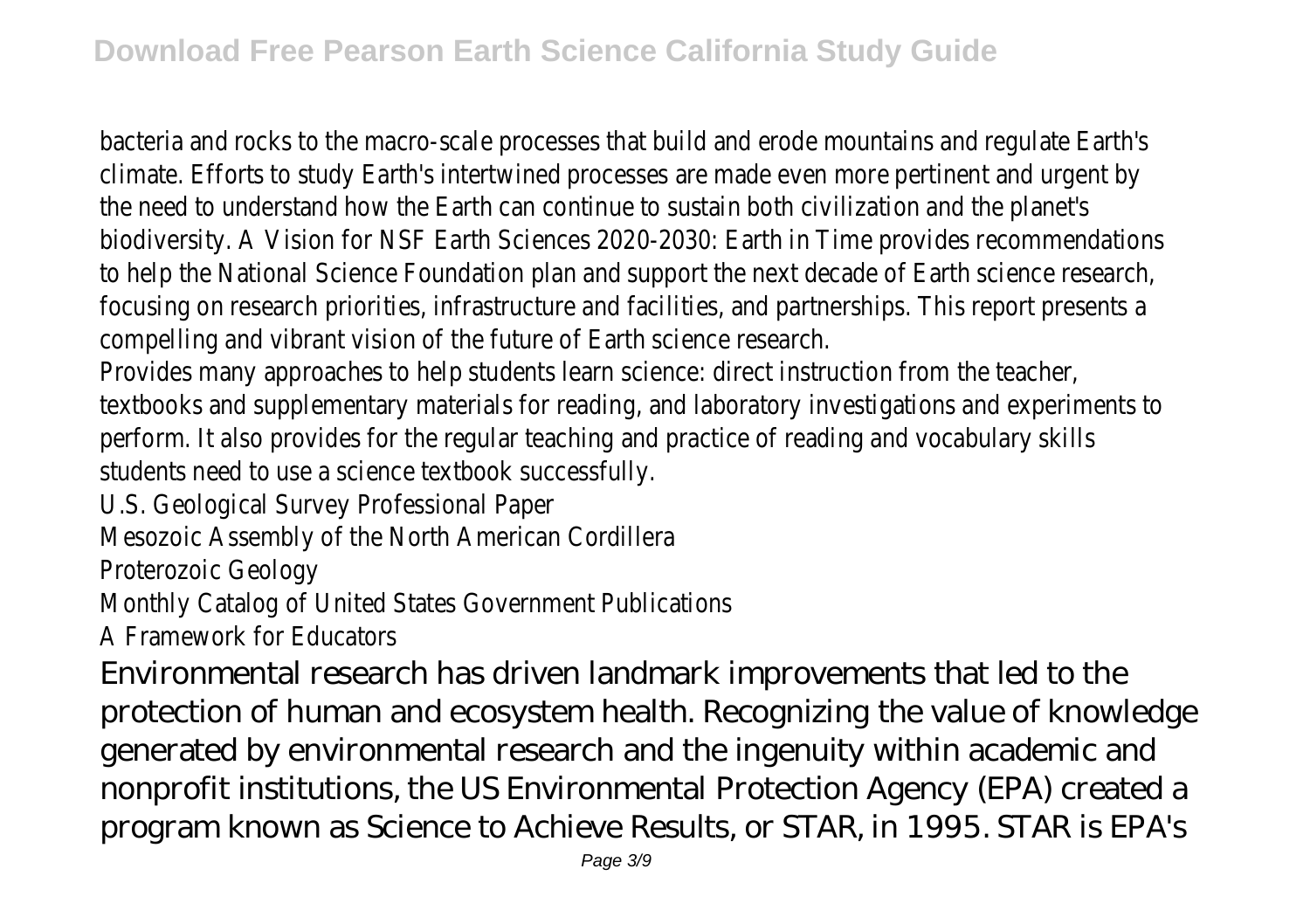primary competitive extramural grants program. A Review of the Environmental Protection Agency's Science to Achieve Results Research Program assesses the program's scientific merit, public benefits, and overall contributions in the context of other relevant research and recommends ways to enhance those aspects of the program. This report also considers the conclusions and recommendations of a prior National Research Council review of the STAR program (2003), the STAR program's research priorities in light of the nation's environmental challenges, and the effects of recent STAR funding trends on obtaining scientific information needed to protect public health and the environment.

Section 1 deals with surficial seafloor mapping and characterization. Sections 2 and 3 deal with fundamental geologic and oceanographic processes that introduce, transport, and deposit sediment particles and contaminants in the Southern California Bight.T

Archaeological Geology of the Archaic Period in North America Structural Architecture, Thermal Regimes, and Petroleum Systems U.S. Geological Survey Water-supply Paper Selected Water Resources Abstracts Open-file Report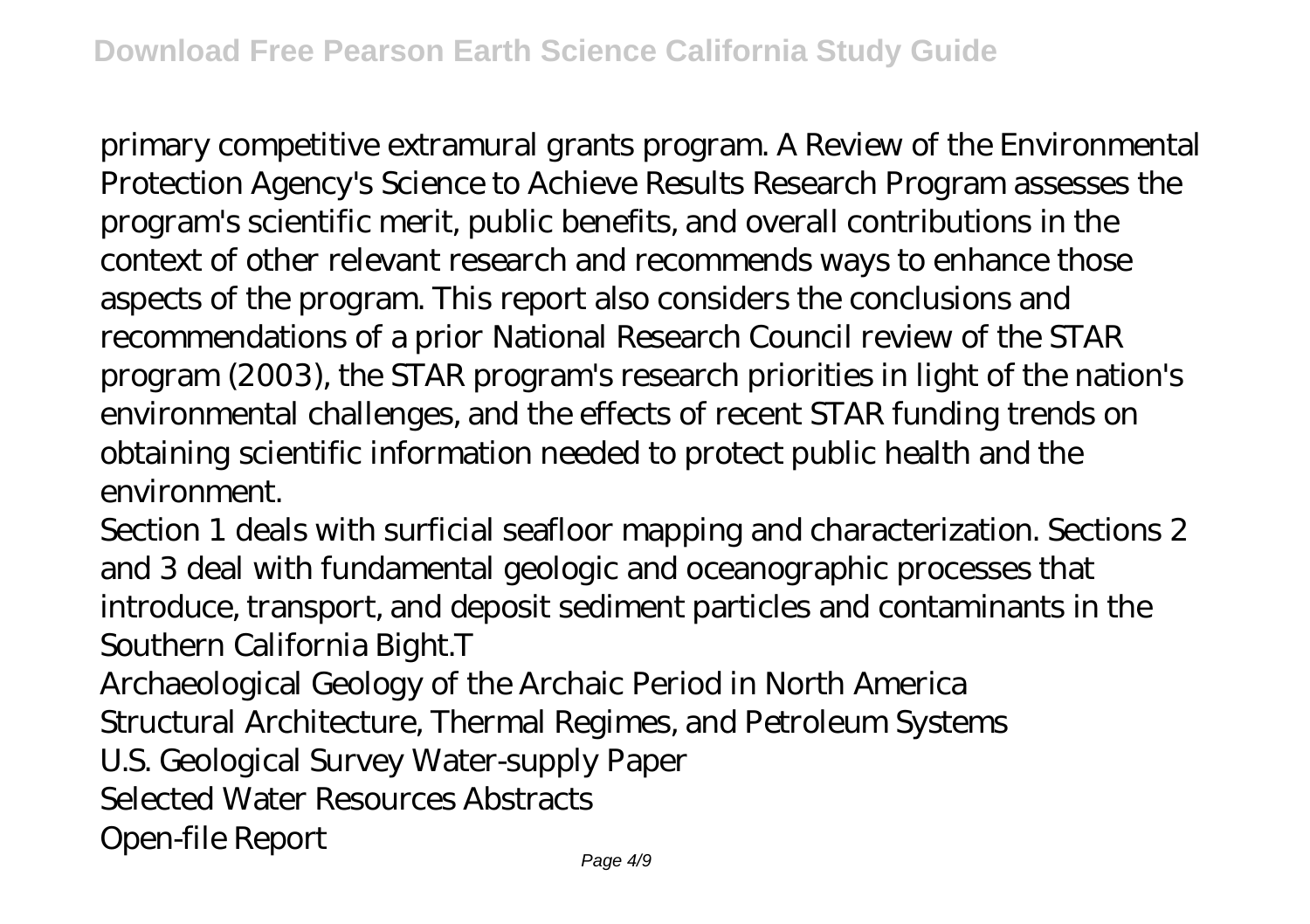Responding to the issues and challenges of teaching and learning about climate change from a science education-based perspective, this book is designed to serve as an aid for educators as they strive to incorporate the topic into their classes. The unique discussion of these issues is drawn from the perspectives of leading and international scholars in the field. The book is structured around three themes: theoretical, philosophical, and conceptual frameworks for climate change education and research; research on teaching and learning about global warming and climate change; and approaches to professional development and classroom practice.

"This Special Paper presents a collection of 19 papers contributed to a joint Field Forum organized by the Geological Society of America and the Geological Society of South Africa in July 2004 in the Barberton Greenstone Belt and the Vredefort Dome, South Africa. The papers cover a wide variety of themes, including Archean and Proterozoic crust formation and geodynamics (with an appraisal of Page 5/9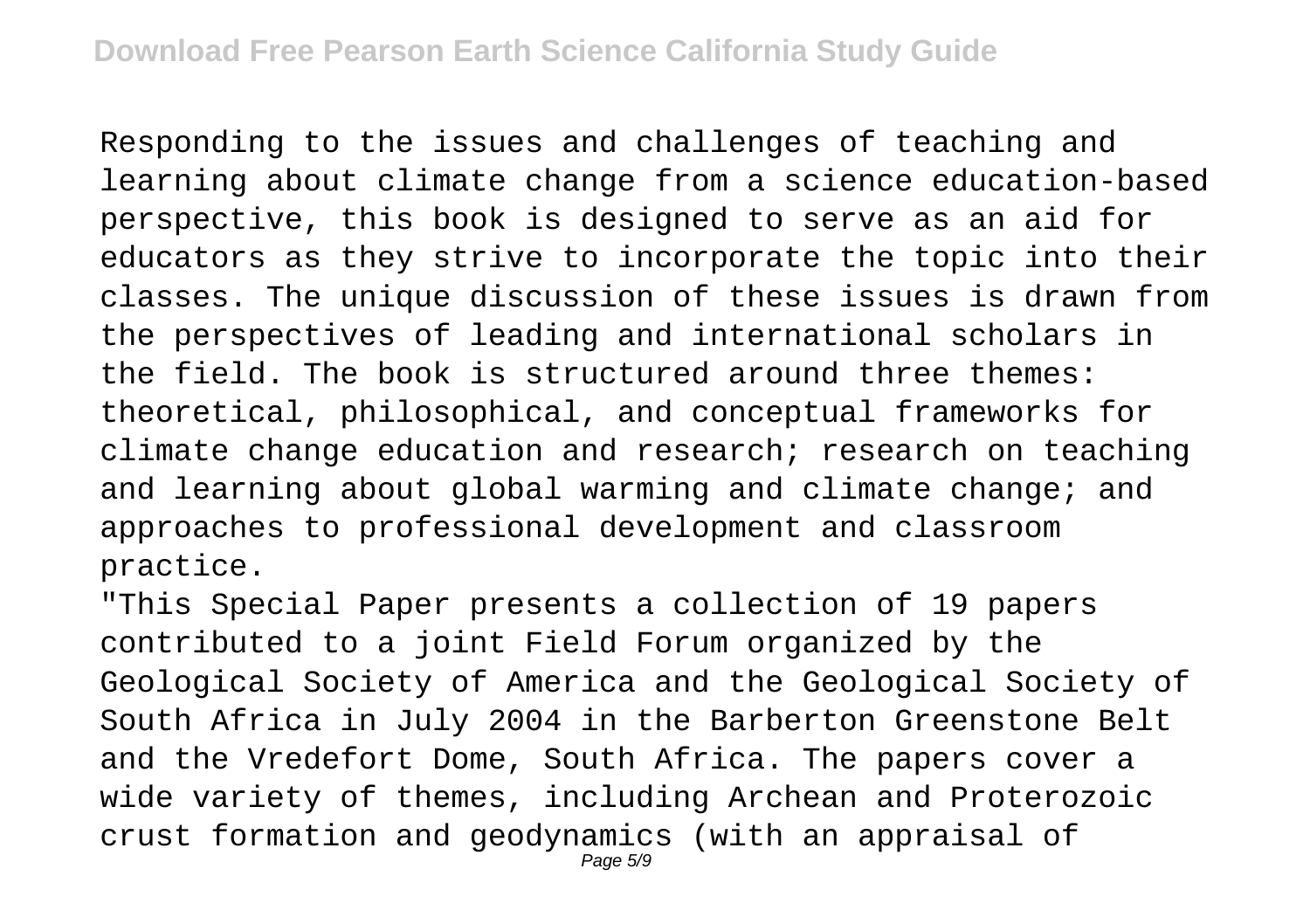evidence of Archean subduction processes); the significance of impacts in the evolution of the early Earth's crust; traces of early life in Archean environments of Australia and South Africa and related studies of depositional environments; and processes affecting the giant Witwatersrand gold deposit."--Publisher's website. Geological Survey Research, 1980 The Small Flows Journal Inputs, Fates, and Effects New Publications of the Geological Survey Earth Science for Civil and Environmental Engineers **This is a comprehensive synthesis of state-of-the-art information on vitally important hydrocarbon habitats for advanced geology students and researchers, exploration geoscientists, and petroleum managers. Introduces the fundamental principles of applied Earth science needed for engineering practice, with case studies, exercises, and online solutions. Geothermal Energy Update**

**Unfolding the Geology of the West** Page 6/9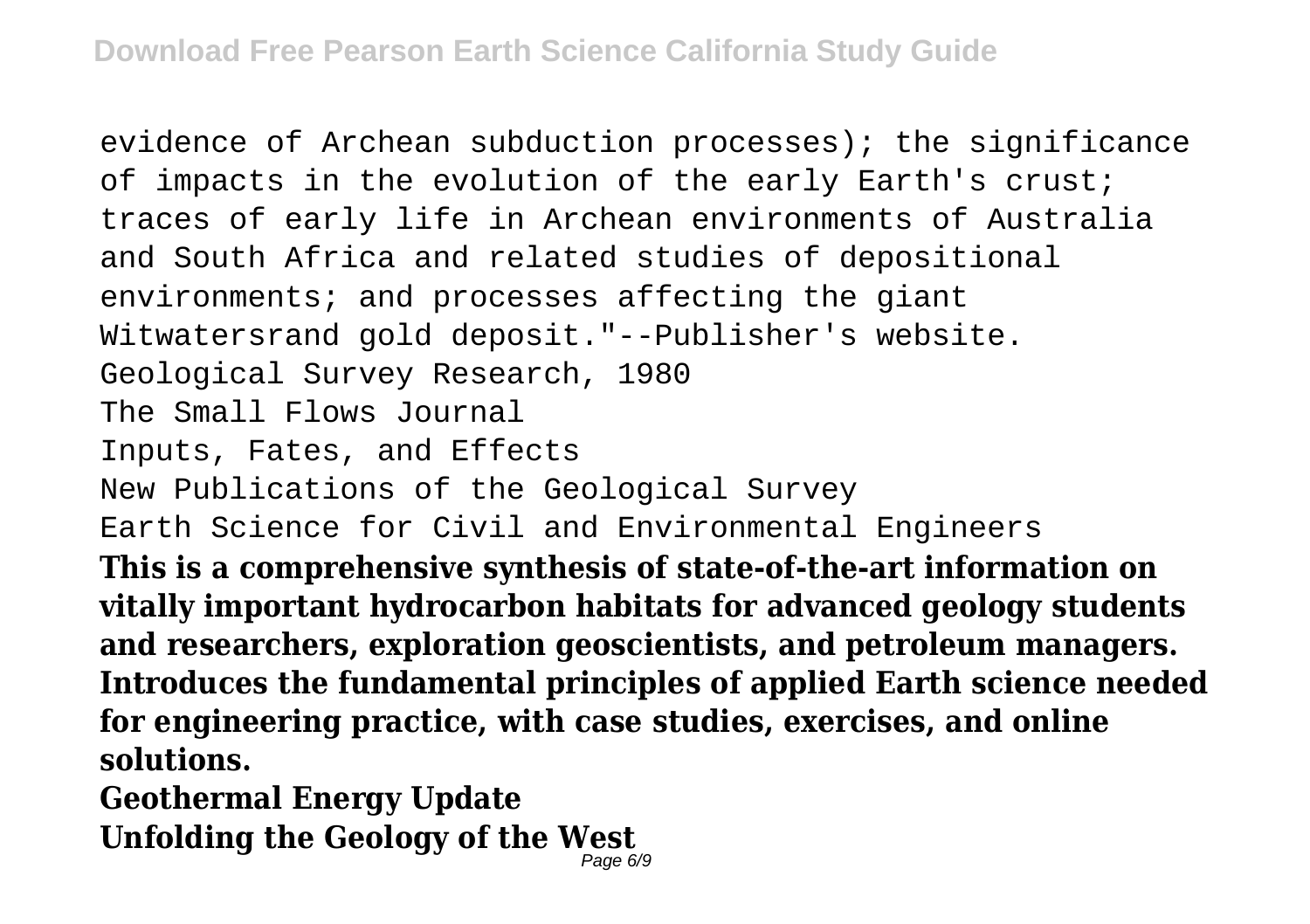**Publications of the U.S. Geological Survey, 1971-1981 Focus on Earth Science California Edition Field Guides to the 2016 GSA Cordilleran Section Meeting** *"Sixteen geologic field guides explore areas in Colorado, New Mexico, Utah, and Montana"-- Contains a history of earth sciences, providing definitions and explanations of related topics, plus brief biographies of scientists of the twentieth century. Stochastic Modeling in Hydrogeology Earth in Time Focus on California Earth Science Geological Survey Bulletin Ocean Engineering Studies: Acylic windows, spherical shell configurations* Focus on Earth Science - California EditionGuide Reading and Study WorkbookEarth Science in the Urban OceanThe Southern California Continental BorderlandGeological Society of America The Archaic Period is the longest and one of the most transitional of the cultural periods in North America. Its exact date varied across the continent, but it is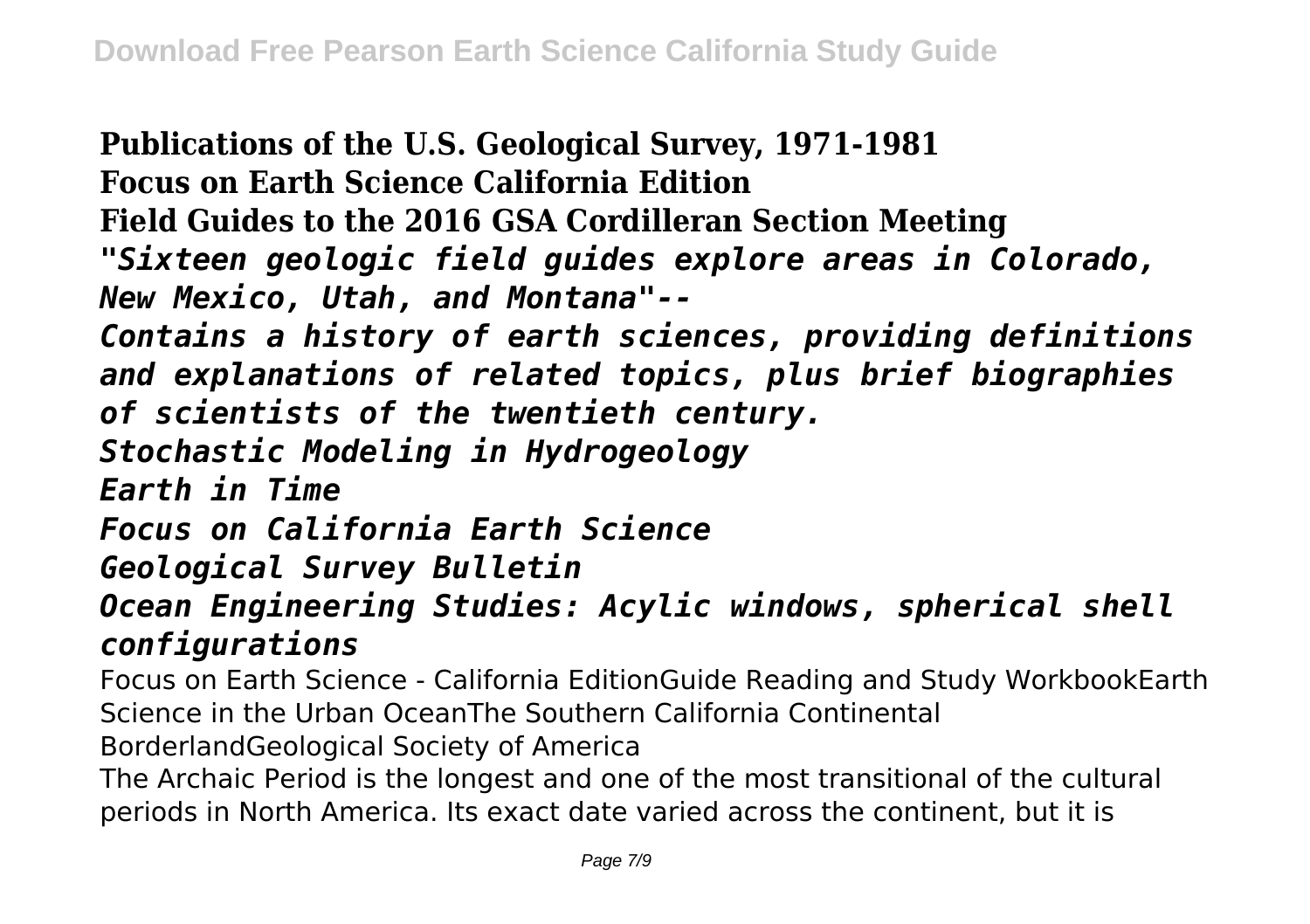distinguished from the earlier Paleo-Indian cultures by new styles of projectile points and other artifacts, and from the later prehistor The Diversity of Western Lakes in Space and Time Research in Education Rifts and Passive Margins Teaching and Learning about Climate Change Since the early 1970s, experts have recognized that petroleum pollutants were being discharged in marine waters worldwide, from oil spills, vessel operations, and land-based sources. Public attention to oil spills has forced improvements. Still, a considerable amount of oil is discharged yearly into sensitive coastal environments. Oil in the Sea provides the best available estimate of oil pollutant discharge into marine waters, including an evaluation of the methods for assessing petroleum load and a discussion about the concerns these loads represent. Featuring close-up looks at the Exxon Valdez spill and other notable events, the book identifies important research questions and makes recommendations for better analysis ofâ€"and more effective measures againstâ€"pollutant discharge. The book discusses: Inputâ€"where the discharges come from, including the role of two-stroke engines used on recreational craft. Behavior or fateâ€"how oil is affected by processes such as evaporation as it moves through the marine environment. Effects†"what we know about the effects of petroleum hydrocarbons on marine organisms and ecosystems. Providing a needed update on a problem of international importance, this book will be of interest to energy policy makers, industry officials and managers, engineers and researchers, and advocates for the marine environment.